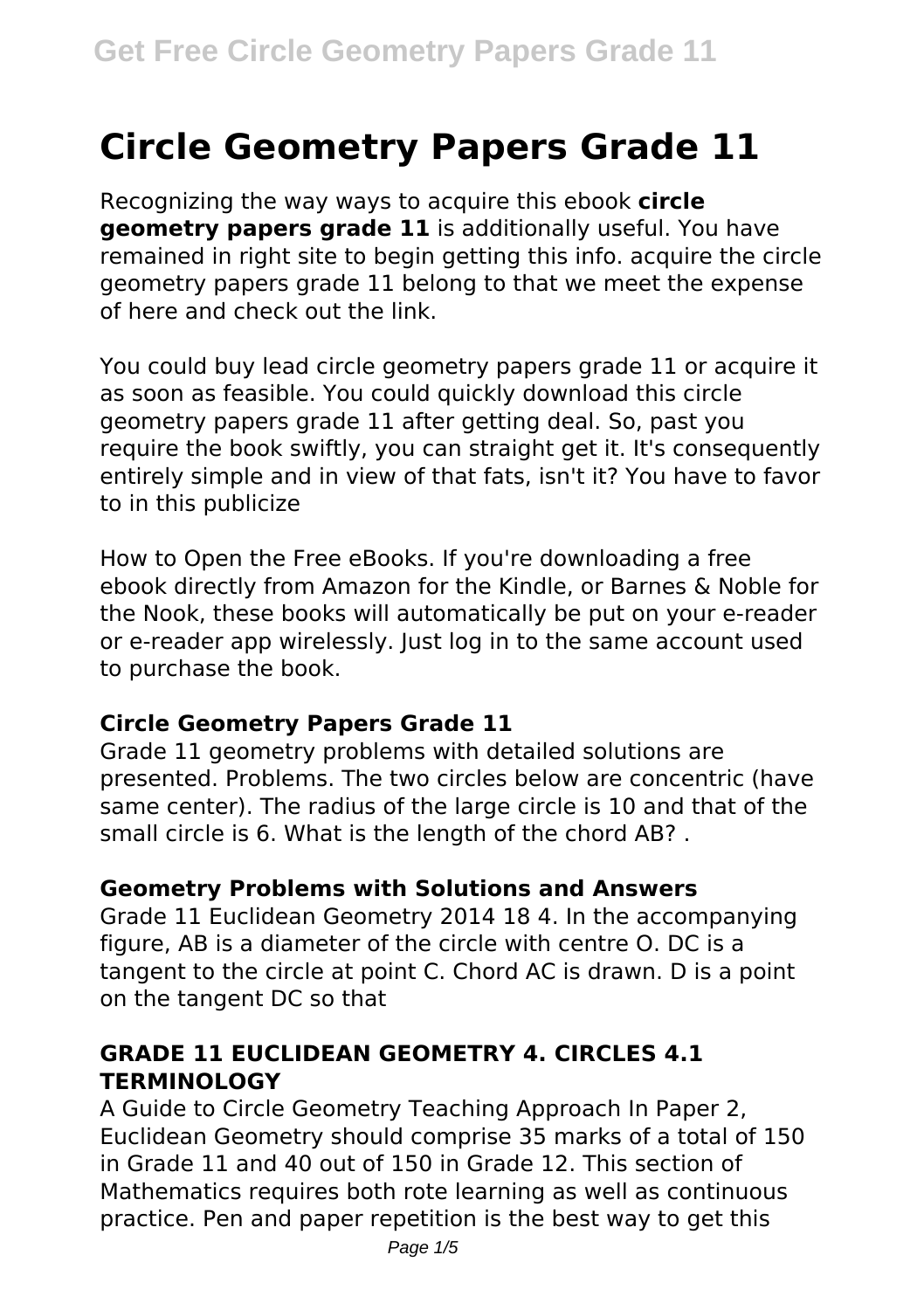right. Each pupil

#### **A Guide to Circle Geometry - Mindset Learn**

GRADE 11 EUCLIDEAN GEOMETRY 4. CIRCLES 4.1 TERMINOLOGY Worksheet 7: Euclidean Geometry Grade 11 Mathematics 1. A is the centre with points B, C and D lying on the circumference of the circle. Line EF is a tangent to the circle at C. Given that  $\hat{ }$   $\ldots$  a) Prove that  $\hat{C}$  . (C) b) Name three sets of angles that are equal. (R) c) Prove that ...

## **Euclidean Geometry Caps Papers Grade 11**

8.2 Circle geometry (EMBJ9). Terminology. The following terms are regularly used when referring to circles: Arc — a portion of the circumference of a circle.; Chord — a straight line joining the ends of an arc.; Circumference — the perimeter or boundary line of a circle.; Radius  $(\langle r \rangle)$  — any straight line from the centre of the circle to a point on the circumference.

# **Circle geometry | Euclidean geometry | Siyavula**

11 | Page Corollary: The centre of a circle is on the perpendicular bisector of any chord, therefore their intersection point is the centre. The conjecture also explains why we use perpendicular bisectors if we want to construct a circle circumscribed about a triangle. Investigation 2-3: Drag the vertices of the triangle, what do you notice ...

#### **Circle Geometry - school-maths.com**

Connect with social media. Sign in with your email address. Email \*. Password \*

# **Euclidean Geometry | Mindset Learn**

Grade 11 is a vital year, 60% of the content you are assessed on in grade 12 next year, will be on the grade 11 content. Please note the marks allocated for bookwork in paper 2. Ensure you know the proofs to the Area, Sine and Cosine Rule. There are altogether 4 proofs of Geometry theorems you must know. The proofs you are required to know is marked are indicated in the Geometry Session 5 material. Any of these could be assessed in grade 11and 12 in paper 2.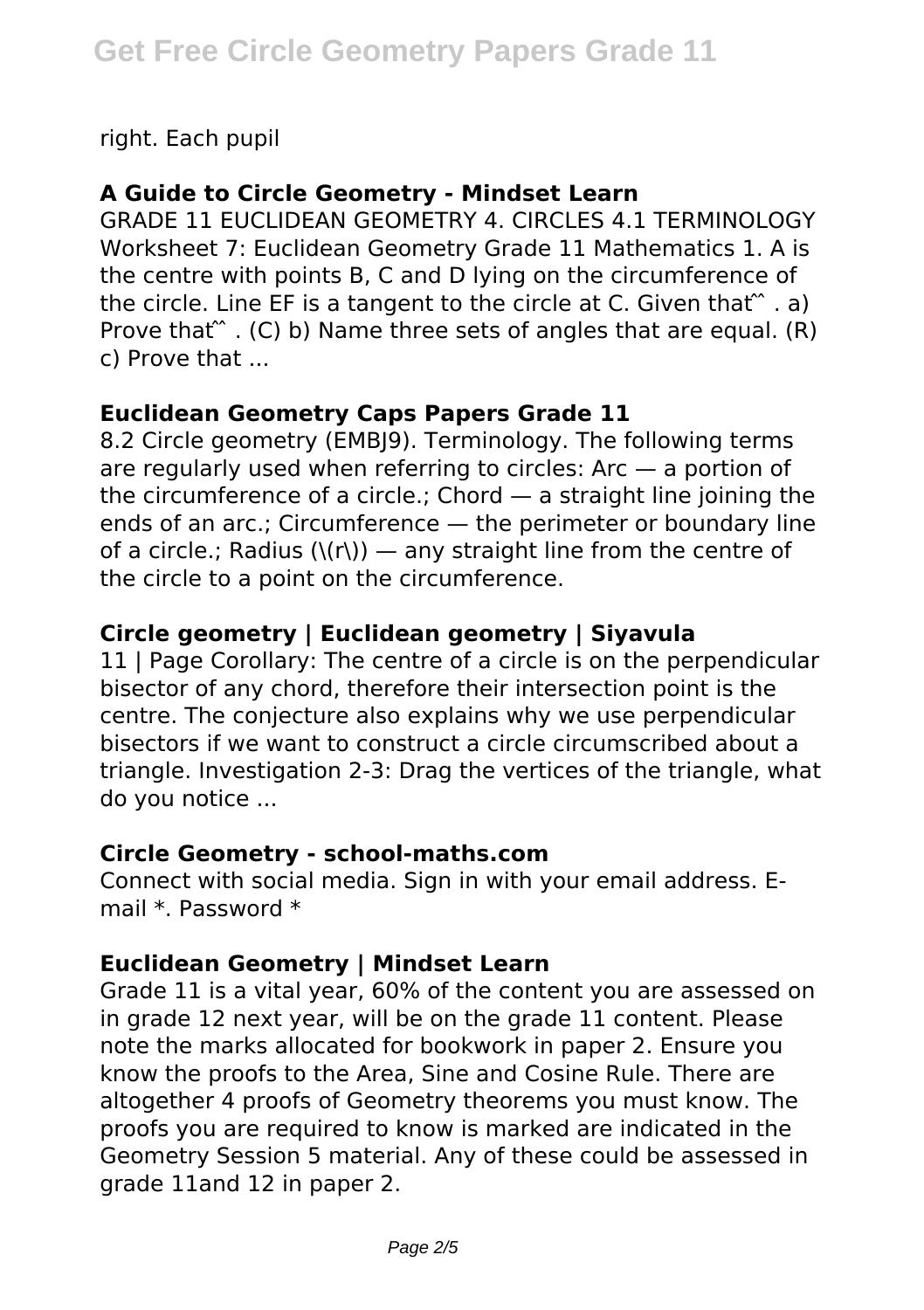## **MATHEMATICS Grade 11 - Western Cape**

Explore, prove, and apply important properties of circles that have to do with things like arc length, radians, inscribed angles, and tangents.

## **Circles | Geometry (all content) | Math | Khan Academy**

Directions: On the following pages are multiple-choice questions for the Grade 11 Practice Test, a practice opportunity for the Nebraska State Accountability–Mathematics (NeSA–M). Each question will ask you to select an answer from among four choices.

#### **Grade 11 Mathematics Practice Test**

EUCLIDEAN GEOMETRY TEXTBOOK GRADE 11 (Chapter 8) Presented by: Jurg Basson MIND ACTION SERIES Attending this Workshop = 10 SACE Points. 1 tangent ... ment CHAPTER 8 EUCLIDEAN GEOMETRY BASIC CIRCLE TERMINOLOGY THEOREMS INVOLVING THE CENTRE OF A CIRCLE THEOREM 1 A The line drawn from the centre of a circle perpendicular to a chord bisects the chord.

# **MATHEMATICS WORKSHOP EUCLIDEAN GEOMETRY**

Here is a list of all of the maths skills students learn in grade 11! These skills are organised into categories, and you can move your mouse over any skill name to preview the skill. To start practising, just click on any link. IXL will track your score, and the questions will automatically increase in difficulty as you improve!

# **IXL - Grade 11 maths practice**

MathHelp.com is the smart way to conquer math. We provide the exact math help you need with online test prep courses for over 100 standardized tests; tutoring and homework help for middle/high school and college math; and a complete homeschool math curriculum. Start now for free!

## **Math Help | Online Test Prep, Tutoring, and Homeschooling**

EUCLIDEAN GEOMETRY: (50 marks) EUCLIDEAN GEOMETRY: (50 marks). Grade 11 theorems: 1. The line drawn from the centre of a circle perpendicular to a chord bisects the chord.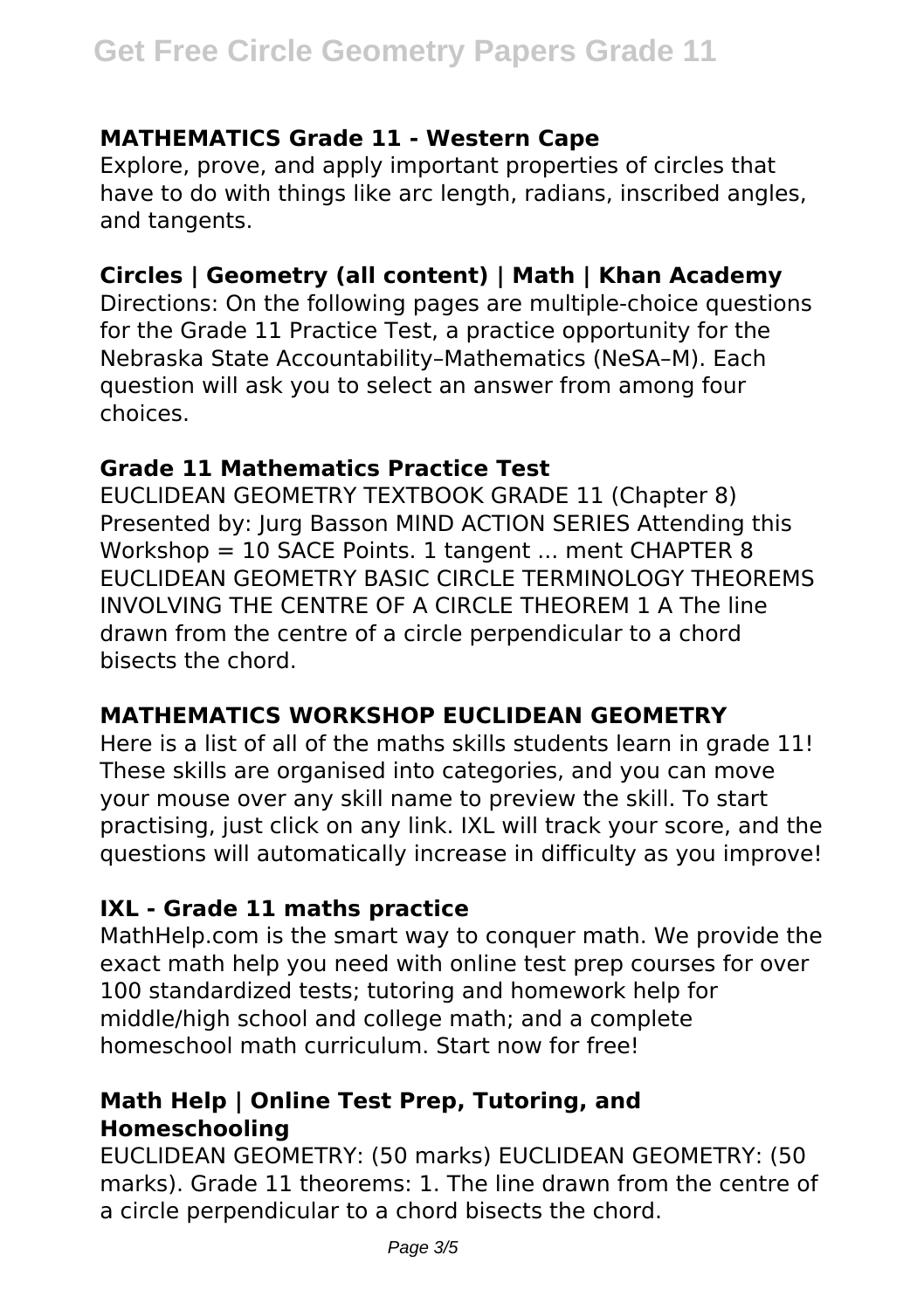## **Euclidean Geometry Pdf Grade 11 - Joomlaxe.com**

cuts the circle at M. K is a point on LR with KN the bisector of LN $\hat{R}$ . KN cuts the chord LM at O. LK = LO. LO  $\hat{R}$ K650 and NM 250. 9.1 Prove that LN is a diameter of a circle passing through L, M and N. (5) 9.2 Determine the size of Lˆ. (5) 9.3 Show that LN is a tangent to circle LMR. (3) 9.4 Is LR a diameter to circle LMR? Motivate your answer ...

## **GRADE 11 NOVEMBER 2016 MATHEMATICS P2**

Grade 11: Euclidean Geometry: Circle Geometry: Properties of Chords www.youcandomaths.co.za

## **Grade 11 Geometry - YouTube**

Equation of circle centre (4, 5) with radius 2 is: Or,  $(x - 4)$  2 + (y  $-$  5) 2 = 4. Or, x 2 - 8x + 16 + y 2 - 10y + 25 = 4. So, x 2 + y 2 - $8x - 10y + 37 = 0$  is the required equation of the circle, d. Soln: Let (h, k) be the centre of the circle. If the circle touching both axes then  $h = k =$  Radius. Also,  $3h - 5h = 4$ . Or,  $-2h = 4$ ...

# **The Circle. Grade 11 Mathematics Exercise 15.1 | Solutions ...**

CAMI Mathematics: :: : Grade 11 GRADE 11\_Euclidian GeometryGRADE 11\_Euclidian Geometry 11.7 Circles, chords and midpoints11.7 Circles, chords and midpoints 1. Determine the length of AB if  $OD = 35$  mm and  $OC = 24$  mm. 2. Determine the length of EF if  $E \cap DG = 90^\circ$ ,  $GD = 35$  mm and  $DE = DG$ .

# **CAMI Mathematics: :: : Grade 11**

Mathematics Paper 2 . Grade 12 . Preliminary Examination . 2017 . DURATION: 180 min EXAMINER: R. Obermeyer ... 4 Euclidean Geometry 11 mins 9 6 1 – 4 Statistics 16 mins 13 SECTION B 7 1  $\ldots$  Assume that the radius of circle  $\Box$  is 3 units and circle  $\Box\Box\Box$  touches circle  $\Box\Box\Box$  externally.

Copyright code: d41d8cd98f00b204e9800998ecf8427e.